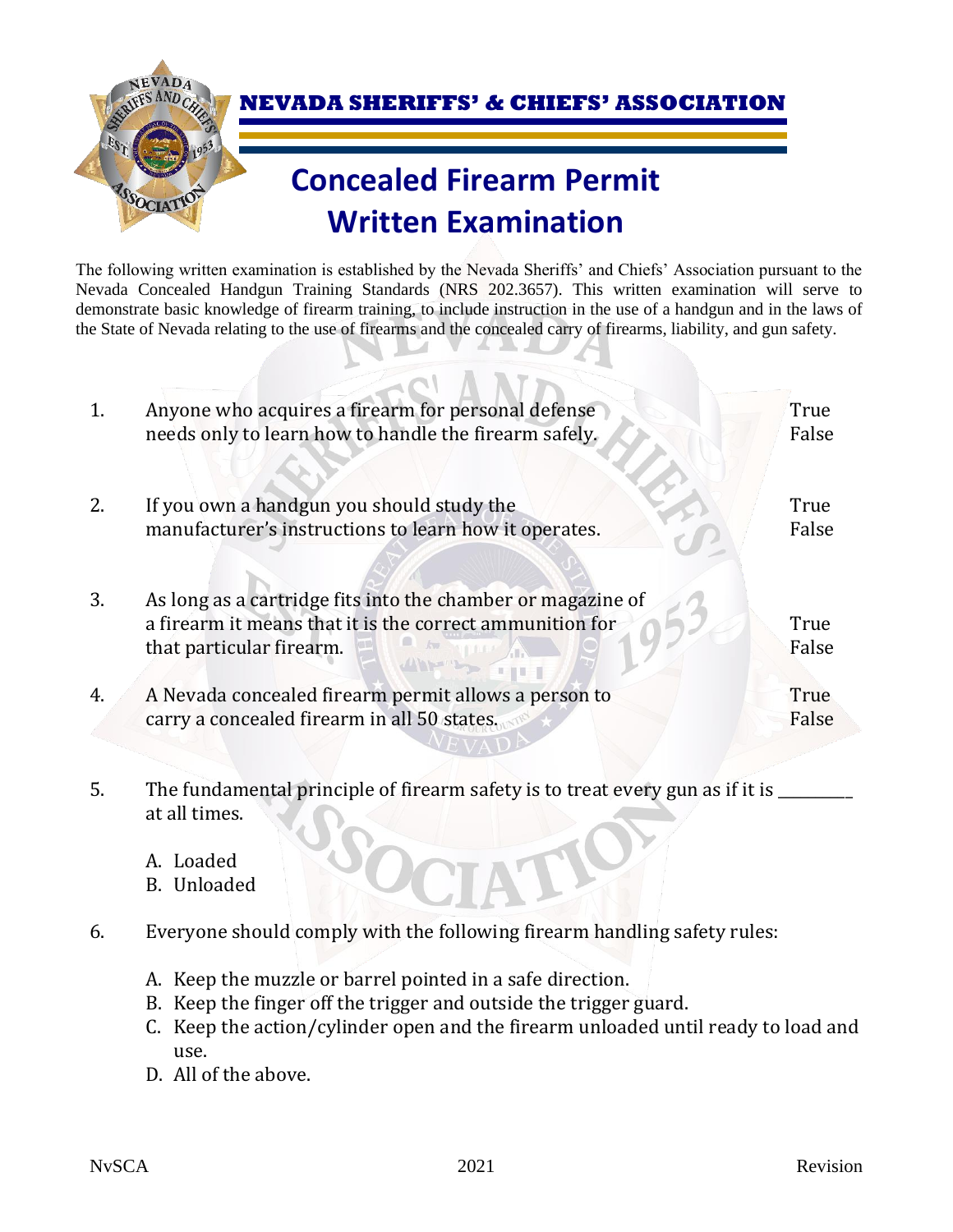- 7. When shooting on an organized range, either indoors or outdoors, you are responsible for \_\_\_\_\_\_\_\_\_\_\_\_\_.
	- A. Reading the rules
	- B. Understanding the rules
	- C. Obeying all range commands
	- D. Handling a firearm safely
	- E. All of the above
- 8. For firearms to work safely and reliably they require
	- A. Correct ammunition.
	- B. Regular cleaning and care.
	- C. To be stored in a locked gun cabinet.
	- D. Both A & B.
- 9. It is always best to depend on the use of force for your protection. True False
- 10. The identity of Nevada concealed firearm permit holders True A AW WITCH is public information. False

 $1.11 -$ 

- 11. The term "deadly force" means:
	- A. That force which, under the circumstances it is used, is readily capable of causing serious pain.
	- B. That force which a reasonable person would consider likely to cause incapacitation.
	- C. That force which a reasonable person would consider likely to cause death or serious bodily harm.
- 12. Warning shots should not be utilized because
	- A. Firing the weapon can have an effect on your ability to think clearly.
	- B. Rounds shot into the air return to the ground at a high velocity and can cause injury or death.
	- C. You are responsible for every round fired from your weapon.
	- D. You should only discharge your weapon at a threat you need to stop.
	- E. All of the above.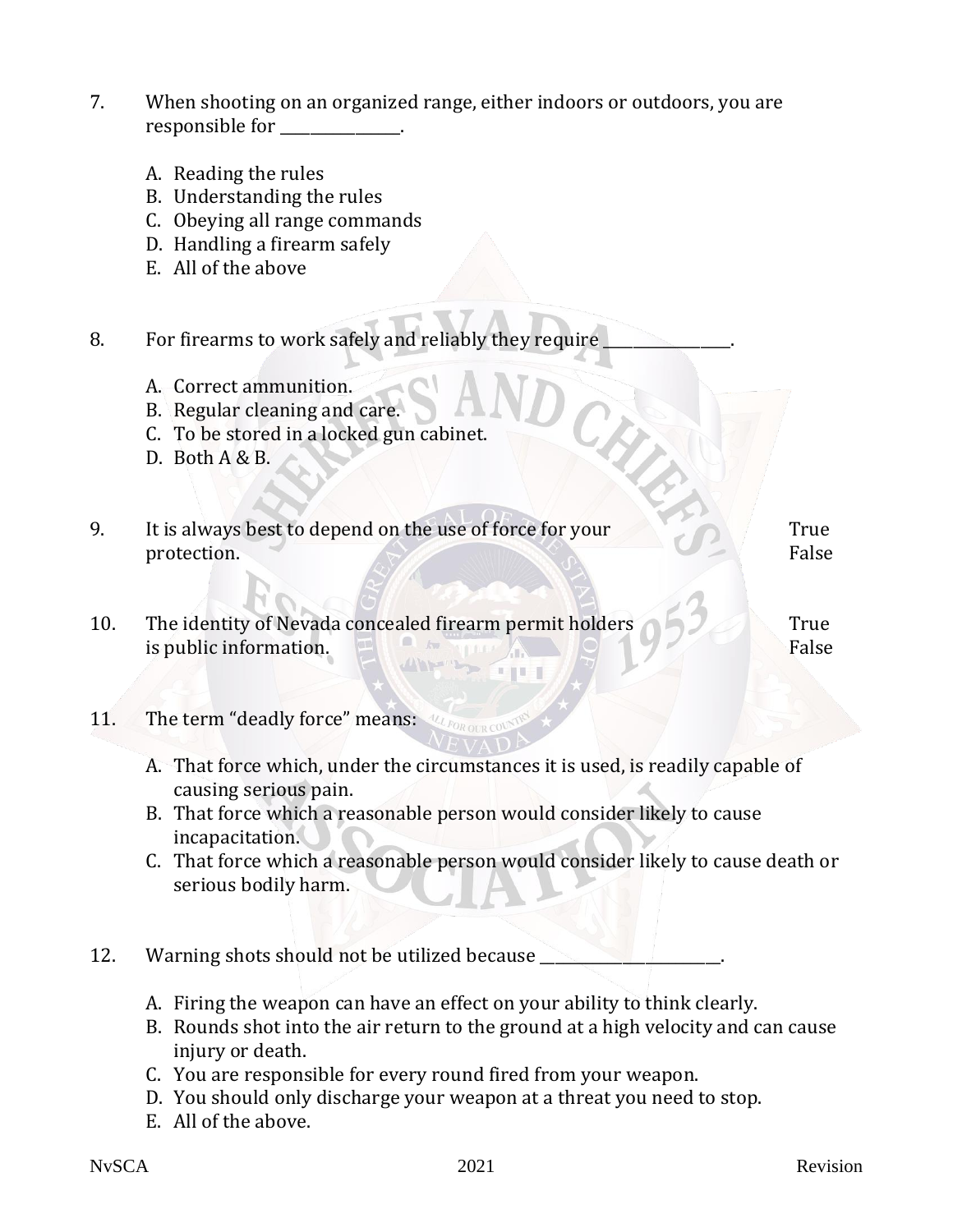- 13. If you are carrying a loaded firearm in a backpack, purse, briefcase or duffel bag, you are:
	- A. Concealed Carrying
	- B. Transporting
	- C. Brandishing
	- D. None of the above
- 14. The first rule of firearms safety is:
	- A. Determine whether the firearm is loaded
	- B. Determine if the safety is on.
	- C. Keep the muzzle pointed in a safe direction.
	- D. Remove the magazine from the firearm.
- 15. A responsible gun owner should have a plan to deal with "post-incident" issues should they ever have to use their firearm to defend themselves or others.
- 16. The decision to possess a Concealed Firearm Permit and carry a firearm for self-defense subjects the permittee to a heavy burden of responsibility and personal liability.

True False

True False

- 17. When you stop shooting the first thing you should do is:
	- A. Move your finger out of the trigger guard.
	- B. Remove the magazine.
	- C. Check the chamber.
	- D. Put the safety on.
- 18. The first thing to do when cleaning your gun is:
	- A. Run a bronze brush through the bore.
	- B. Carefully unload it.
	- C. Use a good bore cleaner.
	- D. Wipe the outside with a slightly oiled patch.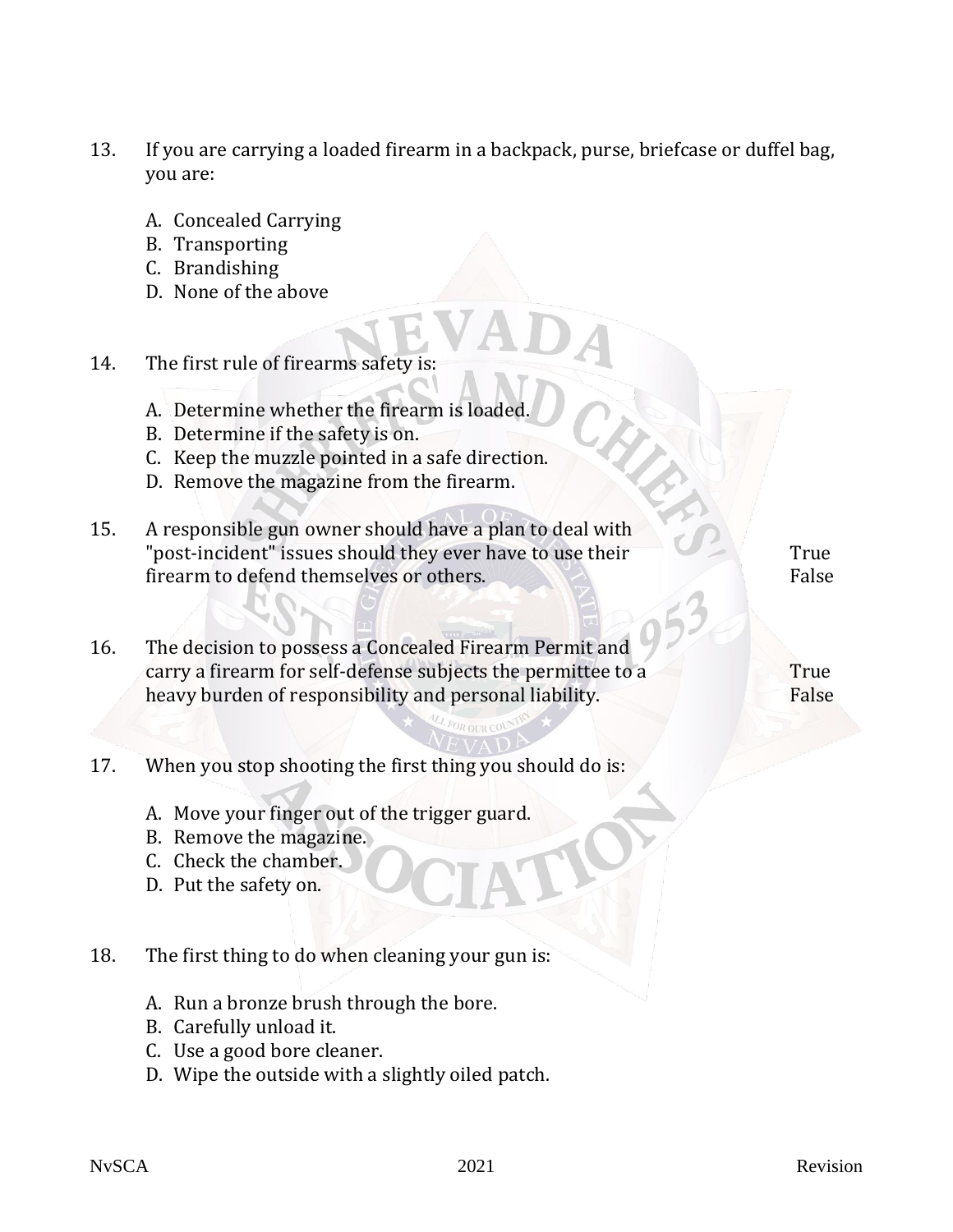- 19. Before you shoot you should:
	- A. Observe what is beyond your target.
	- B. Identify your target.
	- C. Be sure your target is clear of any innocent bystanders.
	- D. All of the above.
- 20. Why is cleaning your firearm important?
	- A. To prevent malfunctions.
	- B. To protect the firearm from corrosion.
	- C. To inspect for damage.
	- D. All of the above.
- 21. Treat every firearm as if it is:
	- A. Expensive
	- B. Unloaded
	- C. Loaded
	- D. Stolen
- 22. It is acceptable to drink alcoholic beverages before, or while, you are shooting, if:

 $1.11 - 1.$ 

- A. You only have a few drinks.
- B. You are out in the desert with a few close friends.
- C. You have a good meal within an hour before shooting.
- D. None of the above.

## 23. Firearm safety is:

- A. Everyone's responsibility.
- B. The range master's responsibility.
- C. Your responsibility.
- D. The instructor's responsibility.
- 24. It is legal to sell a friend a firearm without background check as long as you know he/she is not a prohibited person.

True False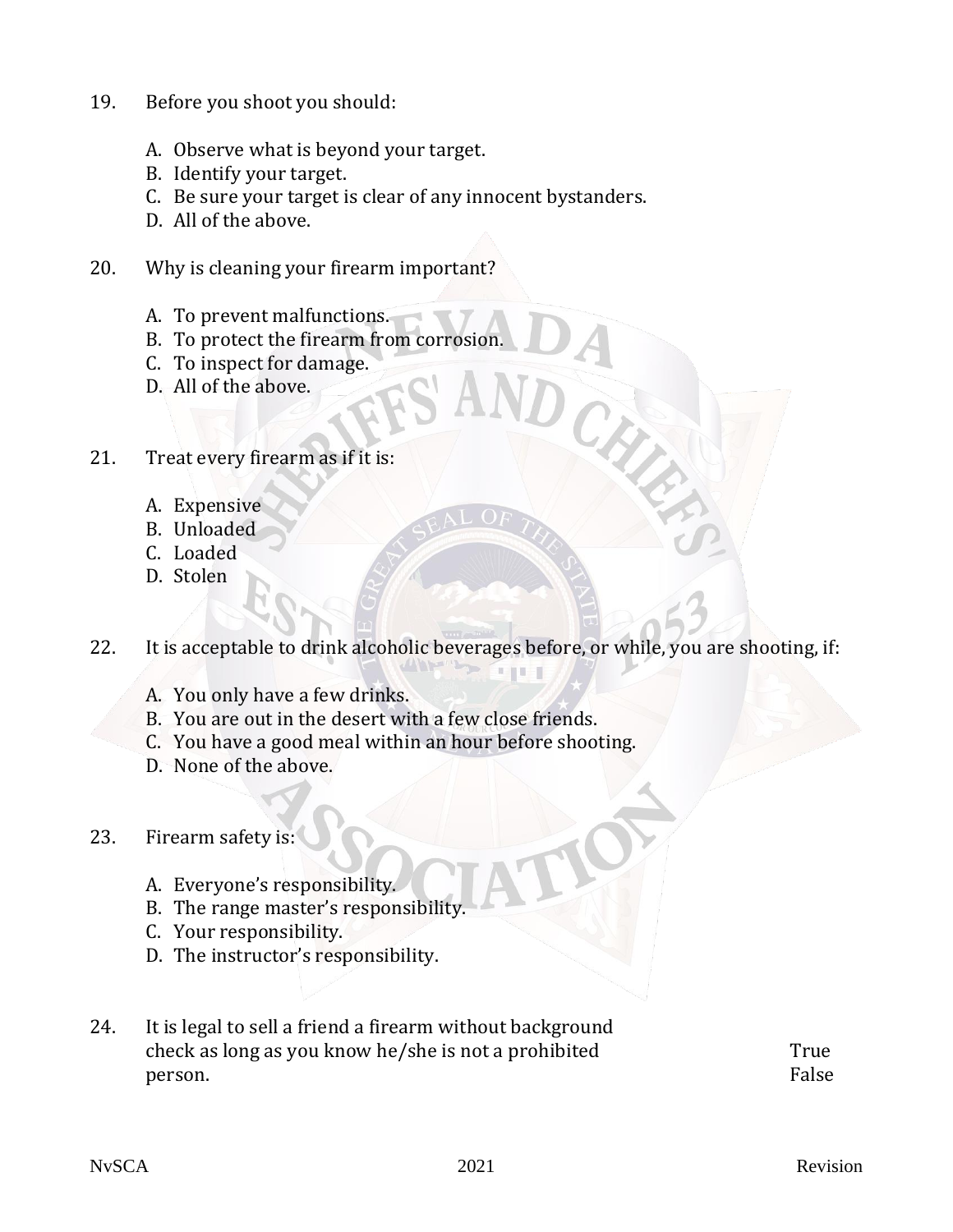- 25. When storing firearms that will not be used for a while, you should:
	- A. Unload them.
	- B. Clean them.
	- C. Lubricate them.
	- D. Use an appropriate gun lock, locked container, or safe.
	- E. All of the above.
- 26. The elements required to use deadly force are:
	- A. Seat, cycle, reassess the threat.
	- B. Ability, Opportunity, Imminent Jeopardy, Preclusion.
	- C. Identify your target and what is beyond it.
	- D. Having the right gun with the correct ammo.
- 27. A Nevada concealed firearm permit holder is authorized to carry any type of firearm concealed: True False
- 28. NRS 200.120 defines "Justifiable Homicide" as the killing of a human being in necessary self-defense, or in defense of an occupied habitation, an occupied motor vehicle or a person, against one who manifestly intends or endeavors to commit a crime of violence, or against any person or persons who manifestly intend and endeavor, in a violent, riotous, tumultuous or surreptitious manner, to enter the occupied habitation or occupied motor vehicle, of another for the purpose of assaulting or offering personal violence to any person dwelling or being therein.
- 29. "Concealed firearm" means a loaded or unloaded handgun which is carried upon a person in such a manner as not to be discernible by ordinary observation. **True** False

 True False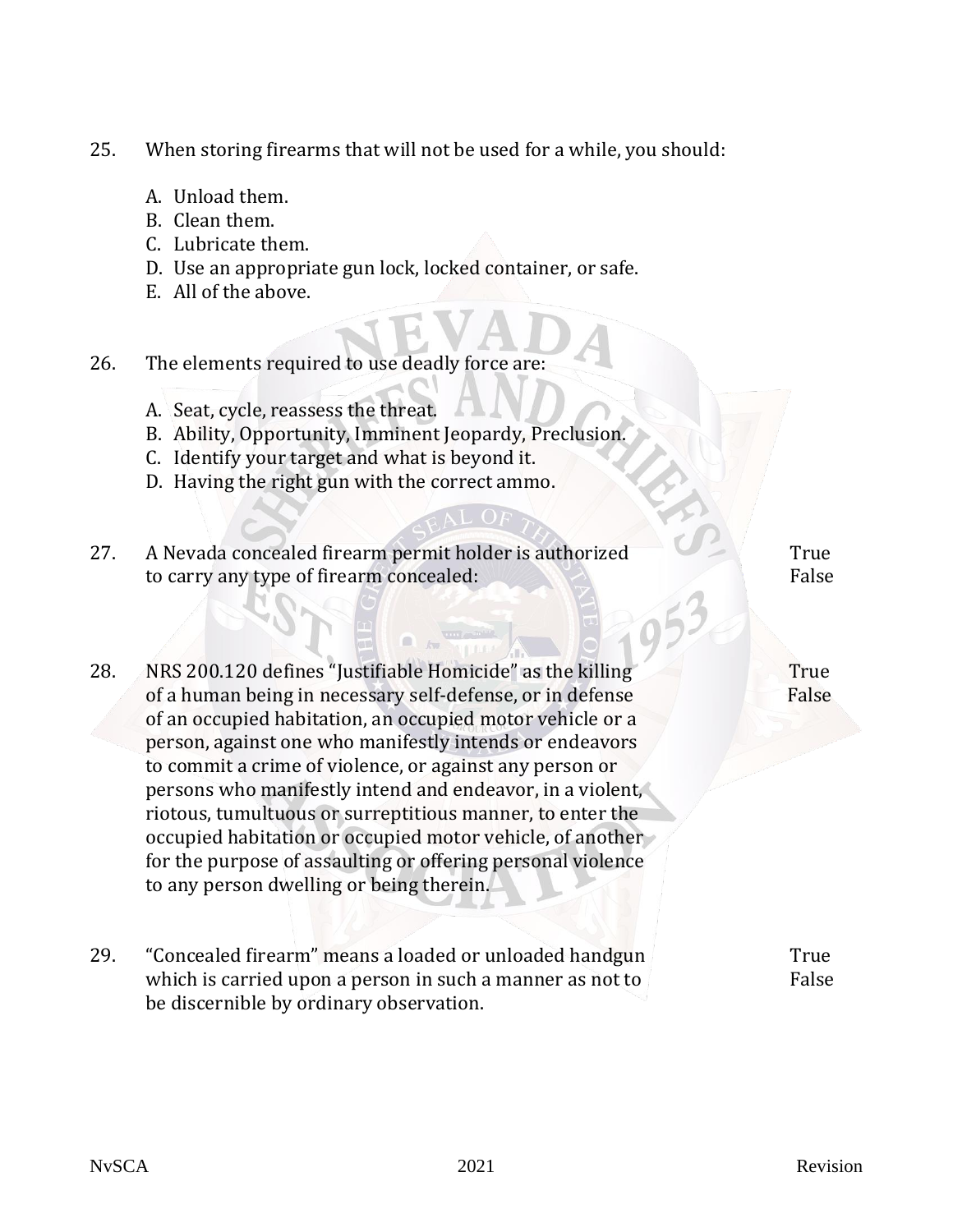- 30. Unless suspended or revoked by the issuing sheriff a Nevada concealed firearm permit will expire:
	- A. 5 years after the date on which it is issued.
	- B. On the fifth anniversary of the permittee's birthday nearest the date of issuance or renewal.
	- C. 3 years after the date on which it is issued.
	- D. There is no expiration.
- 31. Per NRS 202.265, without written permission to do so, a person shall NOT carry or possess a firearm while on the property of:
	- A. the Nevada System of Higher Education
	- B. a private or public school
	- C. a child care facility.
	- D. All of the above.
- 32. N.R.S. 200.130 states that bare fear shall not be sufficient to justify the killing. It must appear that the circumstances were sufficient to excite the fears of a reasonable person, and that the party killing really acted under the influence of those fears and not in a spirit of revenge. True False

33. Per NRS 202.367 a permittee shall notify the issuing sheriff in writing within 30 days, if:

 $1 - 1 - 1$ 

- A. His permanent address changes.
- B. His permit is lost.
- C. His permit is destroyed.
- D. His permit is stolen.
- E. Any of the above.
- 34. Per NRS 202.3667, whenever a permittee is in actual possession of a concealed firearm, he/she must carry:
	- A. A minimum of two extra magazines or speed loaders.
	- B. Proper identification.
	- C. His permit or duplicate permit.
	- D. His fishing or hunting license.
	- E. B and C.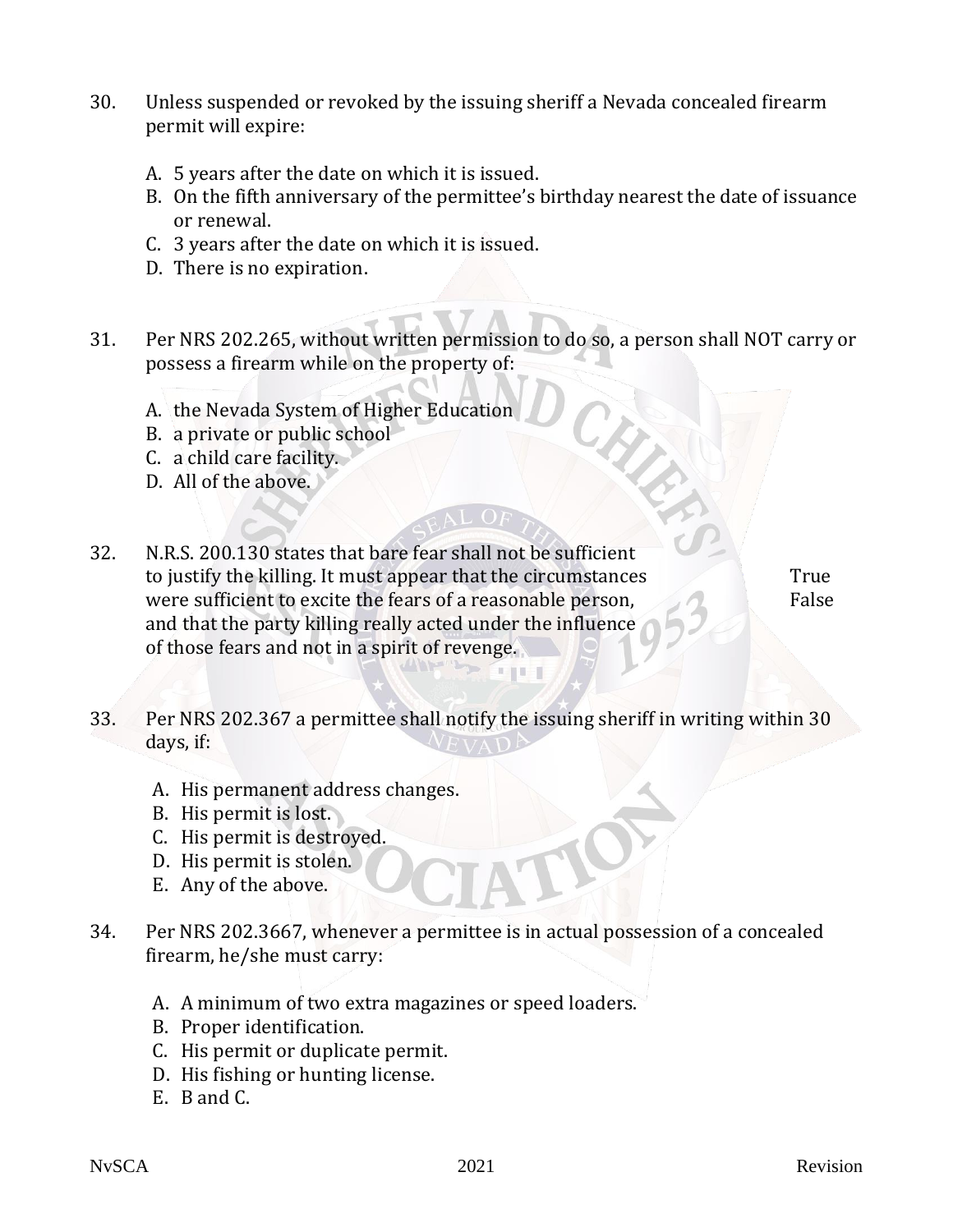- 35. A Nevada concealed firearm permit applicant must complete an approved course of instruction which must include:
	- A. Firearms safety
	- B. Liability
	- C. Nevada laws pertaining to the use and concealed carrying of firearms
	- D. Instruction in the use of a handgun
	- E. All of the above
- 36. The sheriff shall deny or revoke a permit if he determines that the applicant or permittee:
	- A. Has been convicted of a felony under the laws of any state or territory of the U.S.
	- B. Has habitually used intoxicating liquor or a controlled substance to the extent that his normal faculties are impaired.
	- C. Has an outstanding warrant for arrest.
	- D. Has made a false statement on any application for a permit or for a renewal of a permit.

 $18 - 1$ 

- E. Any of the above.
- 37. Homicide is justifiable when committed in lawful defense of:

 $\sqrt{4M}$ 

- A. Yourself.
- B. Your spouse.
- C. A member of your family.
- D. A person in your presence or in your company.
- E. Any of the above.
- 38. A person is considered to be in violation of NRS 202.350 and can be arrested for Carrying a Concealed Weapon if:
	- A. A firearm is on his/her person and carried in plain view or "open carry."
	- B. A firearm is carried on the person completely concealed from view and the person does not have a valid concealed firearm permit.
	- C. A person is carrying concealed ammunition.
	- D. A person owns a machine gun.
- 39. As a concealed firearm permit holder, you can still be held criminally liable for violating NRS 202.320, drawing a deadly weapon in a threatening manner, when the drawing of the firearm is not in necessary self defense. **True** False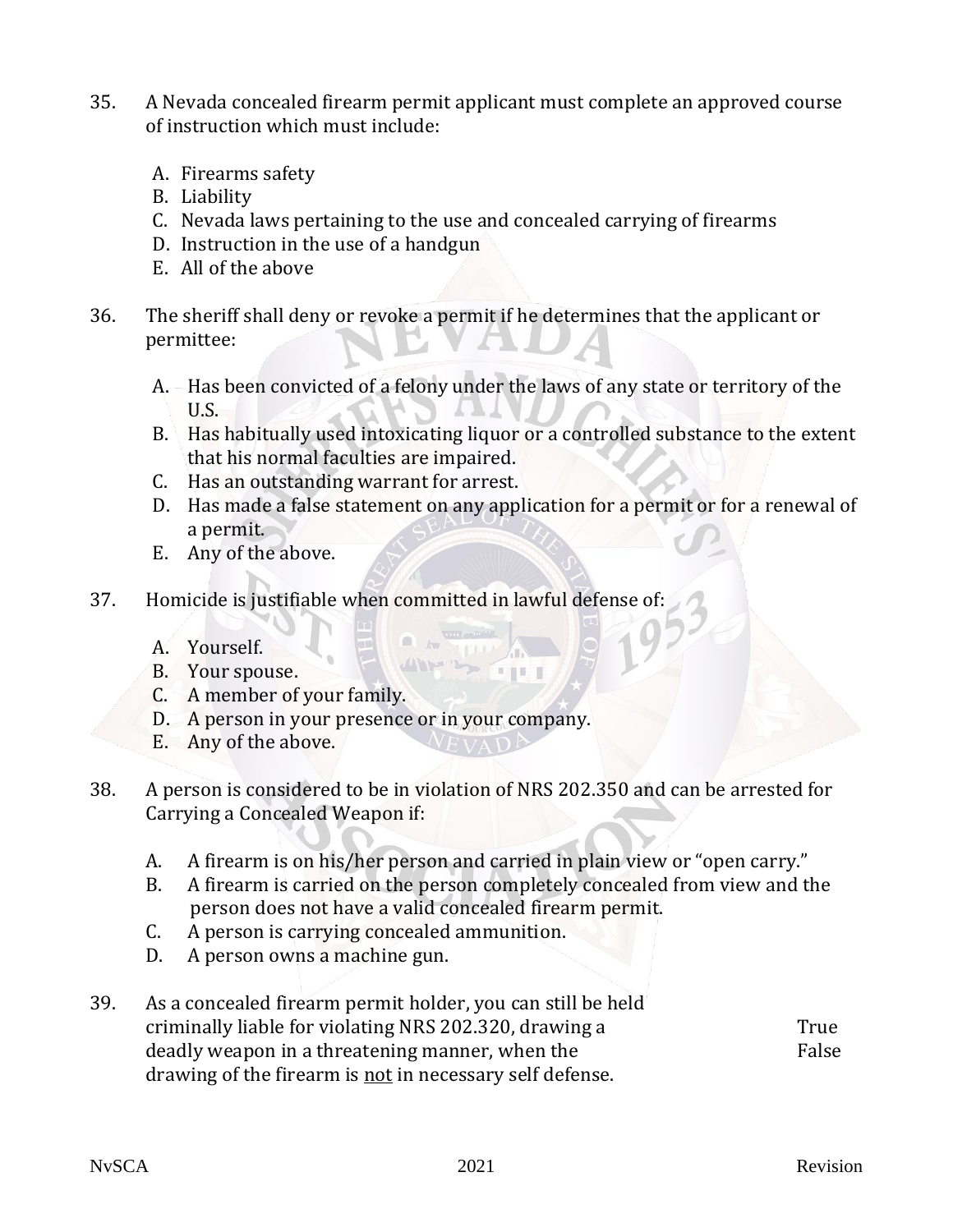- 40. Per NRS 202.3673, unless certain exceptions apply, a concealed firearm permit holder may carry a firearm concealed on the premises of a public building except:
	- A. The premises of a public building located on the property of a public airport.
	- B. The premises of a public building located on the property of any public school without written permission.
	- C. The premises public building that has signs posted at each public entrance that no firearms are allowed inside.
	- D. All of the above.
- 41. If you are entering a business on private property which has a sign stating "No Firearms Allowed" you should:
	- A. Disregard the sign and enter anyway
	- B. Turn around and leave the property
	- C. Secure your firearm and then enter the business
	- D. Speak to the manager and provide them a copy of the constitution
	- E. Both B and/or C are acceptable

| 42. | Nevada recognizes concealed firearms permits from all 50<br>states as valid in Nevada.                                                                                                                  | True<br>False        |
|-----|---------------------------------------------------------------------------------------------------------------------------------------------------------------------------------------------------------|----------------------|
| 43. | It is against the law, except in self-defense or the defense<br>of others, to willfully aim a firearm, whether loaded or<br>not, at or toward any human being.                                          | <b>True</b><br>False |
| 44. | When in a road-rage situation, it is an effective tactic to<br>display a firearm to end the confrontation.                                                                                              | True<br>False        |
| 45. | Even if a highly responsible and competent 17-year-old is<br>proficient with firearms handling and use, it is against the<br>law to allow them to use a firearm without an authorized<br>adult present. | True<br>False        |
| 46. | State law requires you to tell an officer that you have a<br>concealed firearm permit and it should get you out of a<br>speeding ticket if you do so.                                                   | True<br>False        |